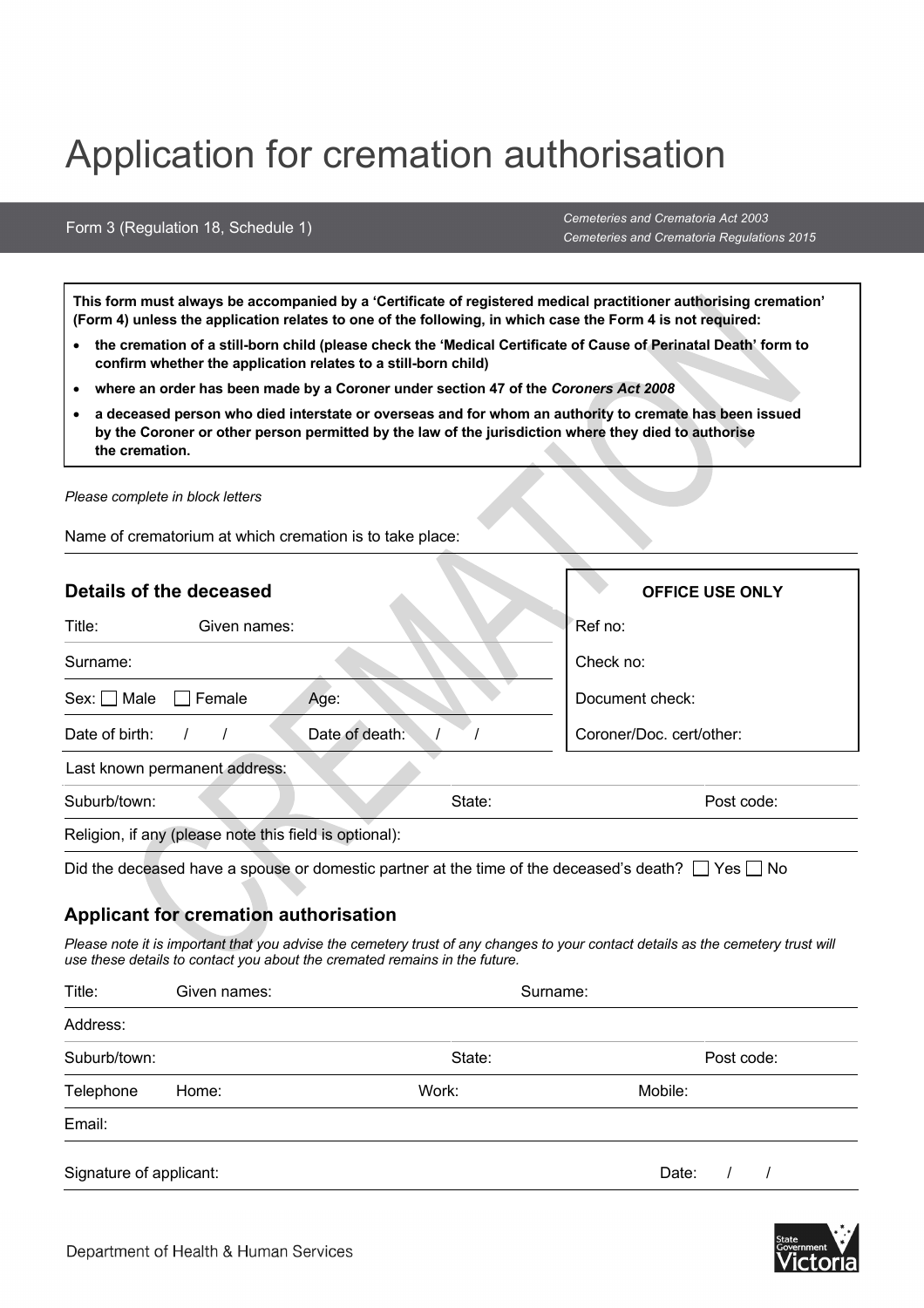## **Cremated remains**

Following cremation, the cremated remains are to be:

| $\Box$ Memorialised at:                                             |  |
|---------------------------------------------------------------------|--|
| $\Box$ Collected by:                                                |  |
| $\Box$ Held at crematorium for up to 12 months after the cremation: |  |
| $\Box$ Other [please specify]:                                      |  |
|                                                                     |  |

*Please note that cemetery trusts are required to hold the cremated remains for at least 12 months after the cremation. Following the expiry of the 12 month period, the cemetery may dispose of the cremated remains in any way that it considers appropriate.*

*If you would like to nominate an agent to collect the cremated remains provide the following details:*

## **Agent details**

| Title:             | Given names:                                                                                     | Surname:                      |            |  |
|--------------------|--------------------------------------------------------------------------------------------------|-------------------------------|------------|--|
| Address:           |                                                                                                  |                               |            |  |
| Suburb/town:       |                                                                                                  | State:                        | Post code: |  |
| Telephone          | Home:                                                                                            | Work:                         | Mobile:    |  |
| Email:             |                                                                                                  |                               |            |  |
|                    | <b>Matters relating to the cremation</b><br>Service type: □ service both ends □ meet at cemetery | no attendance<br>$\mathbf{L}$ |            |  |
| Location:          |                                                                                                  |                               |            |  |
| Date of cremation: |                                                                                                  | Time:                         |            |  |
|                    | Special service requirements:                                                                    |                               |            |  |
| Other remarks:     |                                                                                                  |                               |            |  |